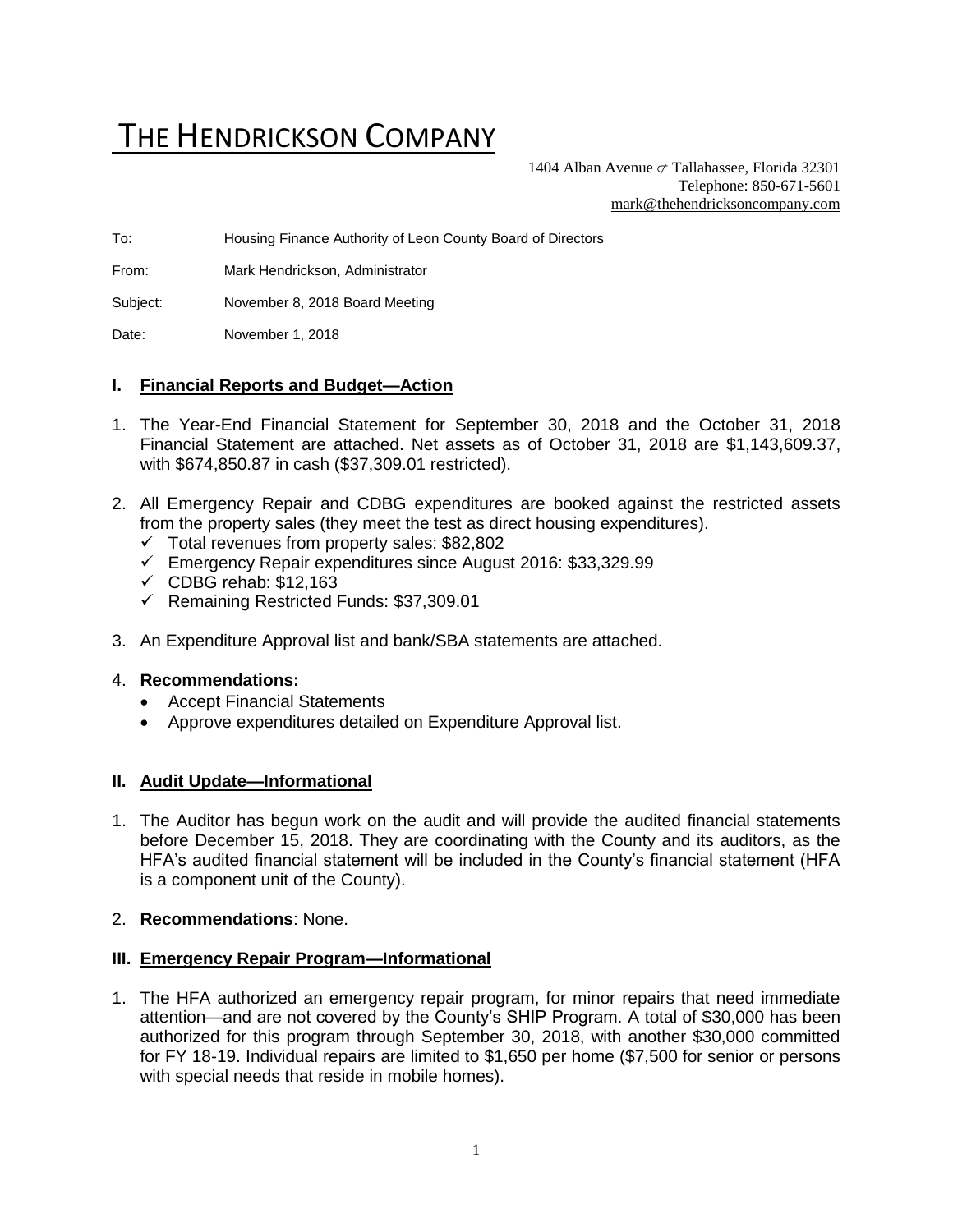- 2. The total amount of repairs funded through August 2018 was \$30,000. Another \$11,250 was funded in September, which was an advance on the \$30,000 authorized for FY 18-19 (leaving \$18,750 available for remainder of fiscal year). Another \$185 has been expended by the County and \$3,335 allocated- all of which will be part of a future HFA payment.
- 3. A new spreadsheet has been created for all repair costs incurred towards the \$30,000 authorized for this fiscal year.

### 4. **Recommendation:** None.

### **IV. Real Estate—Informational**

- 1. The Real Estate Division is responsible for selling surplus properties designated for affordable housing, with proceeds of the sale coming to the HFA. An advertisement for the properties was published in the Tallahassee Democrat for five days in January and February 2018. There were no meaningful responses to the advertisement.
- 2. Sales of six properties generated total revenues to the HFA of \$82,802.
- 3. At the April meeting, the Board directed the Administrator to develop a proposed marketing strategy for selling the properties to non—profit organizations. That work is in progress. Due to the lack of response on previous advertisements it was determined that MLS listings would be necessary—which required a County procurement process to select a broker.
- 4. The County conducted their procurement process which resulted in the selection in September by the BOCC of the single respondent—Ketchum Realty. However, negotiations over the fees are still in process, and no contract is in place. County staff indicated that they hoped to complete negotiations by the end of November and have a contract in place by the end of the year.
- 5. Mr. Rogers and Ms. Leigh have visited most of the properties and will visit the remainder prior to this meeting. After their visits a strategy will be presented to the Board (December), which would include marketing for sale in general, and targeted marketing to non-profits that would develop affordable housing.
- 6. The property visits also noted that several of the properties in the Crown Ridge community had abandoned mobile home and other items on the lots. Since then, the County has removed the abandoned property from five of the lots. Ms. McGhin indicates that there will be as many as 10 lots for sale in Crown Ridge and that they may be marketed as a package sale.
- 7. Ms. McGhin also indicates that the Dykes Road property is under contract for \$25,000, with an extension for closing granted until the end of November.
- 8. A current list of available properties is attached.
- 9. **Recommendation**: None.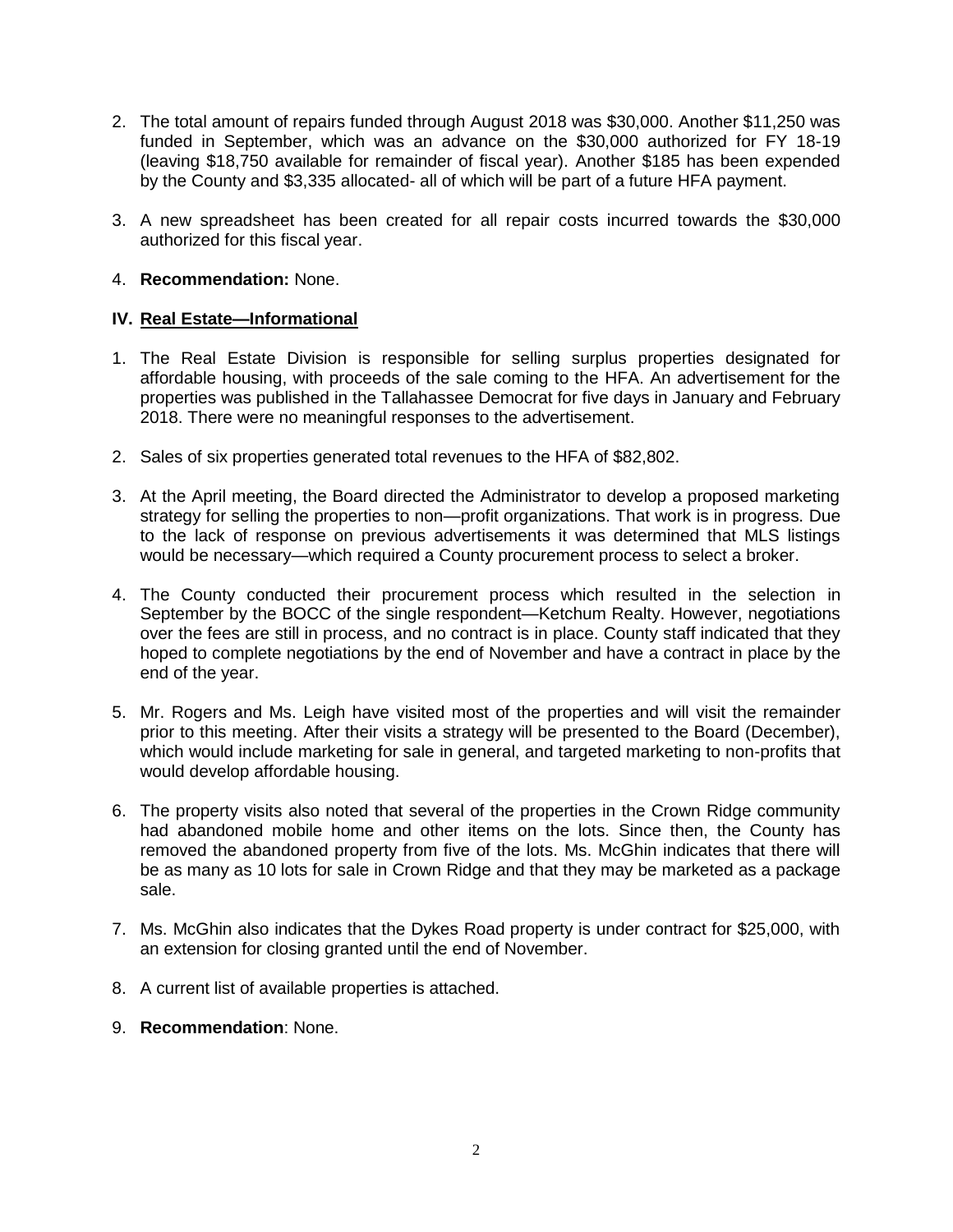## **V. Escambia HFA Marketing Report—Informational**

- 1. A copy of the 3rd Quarter 2018 Marketing Report to the Escambia HFA is attached.
- 2. **Recommendation**: None.

## **VI. Escambia HFA Program Change & Interlocal—Action**

- 1. Escambia County HFA has indicated that they are considering issuing bonds, instead of using the current MBS Program. As a result, they are asking that the HFA of Leon County adopt a Resolution approving an Amendment to the current Interlocal Agreement. This would also require action by the Leon County BOCC to approve an Area of Operation agreement authorizing Escambia HFA to operate a bond program in Leon County.
- 2. Our analysis is that the bond program would not be an improvement over the current program from a homebuyer or issuer perspective, with the same or only slightly lower mortgage rate, loss of the MCC's for the borrower, and substantial costs to sell the bonds.
- 3. Escambia HFA is offering 0.1% of the mortgage amount as payment to the HFA of Leon County, for each loan originated in Leon County (down from 0.2% in current program). They would continue to fund the DPA loans to Leon County borrowers.
- 4. **Recommendation**: As discussions with Escambia are still underway, a recommendation will be presented at the meeting.

## **VII. Lakes at San Marcos Quarterly Occupancy Report—Informational**

- 1. The Board requested that the reports be shared quarterly. The latest report is attached.
- 2. The development is 95% occupied, down 3% since April.
- 3. **Recommendation**: None.

## **VIII. Legal Update—Informational**

- 1. Counsel has evaluated proposed changes to the Interlocal Agreement with Escambia County HFA and the related Resolution.
- 2. **Recommendation**: None.